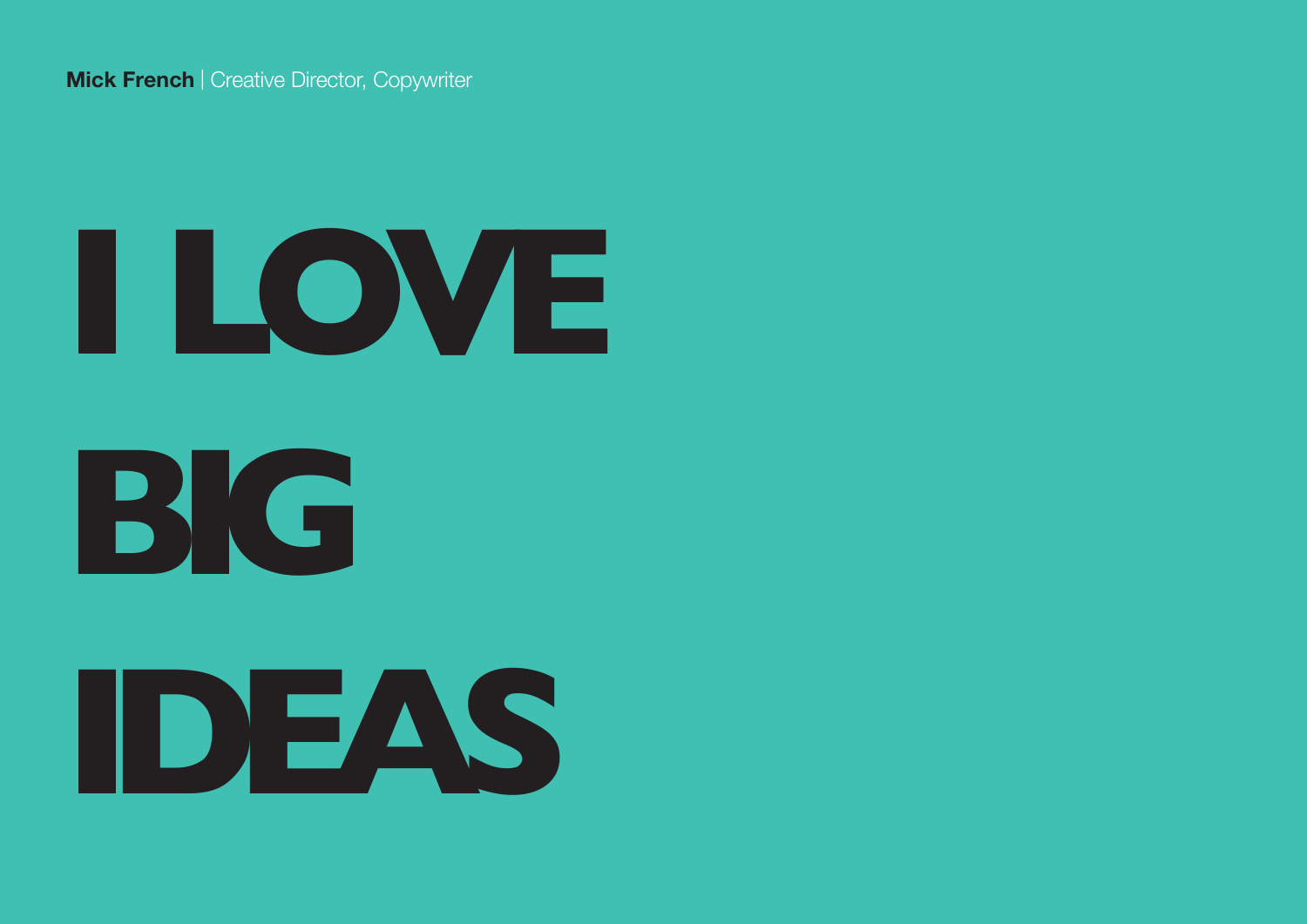# Mick French

I am a very experienced creative, having worked for many different clients and different marketing sectors.

In my last year alone, I successfully won five creative pitches for Prescript Communications, as well as winning them their first ever creative award in the form of a PM Society digital award for best innovation during Lockdown.

I like to work collaboratively and my pragmatic approach to problem solving and desire for finding new and original ways to solve the brief makes me very easy to work with and enormously productive.

I always look forward to taking on my next challenge.

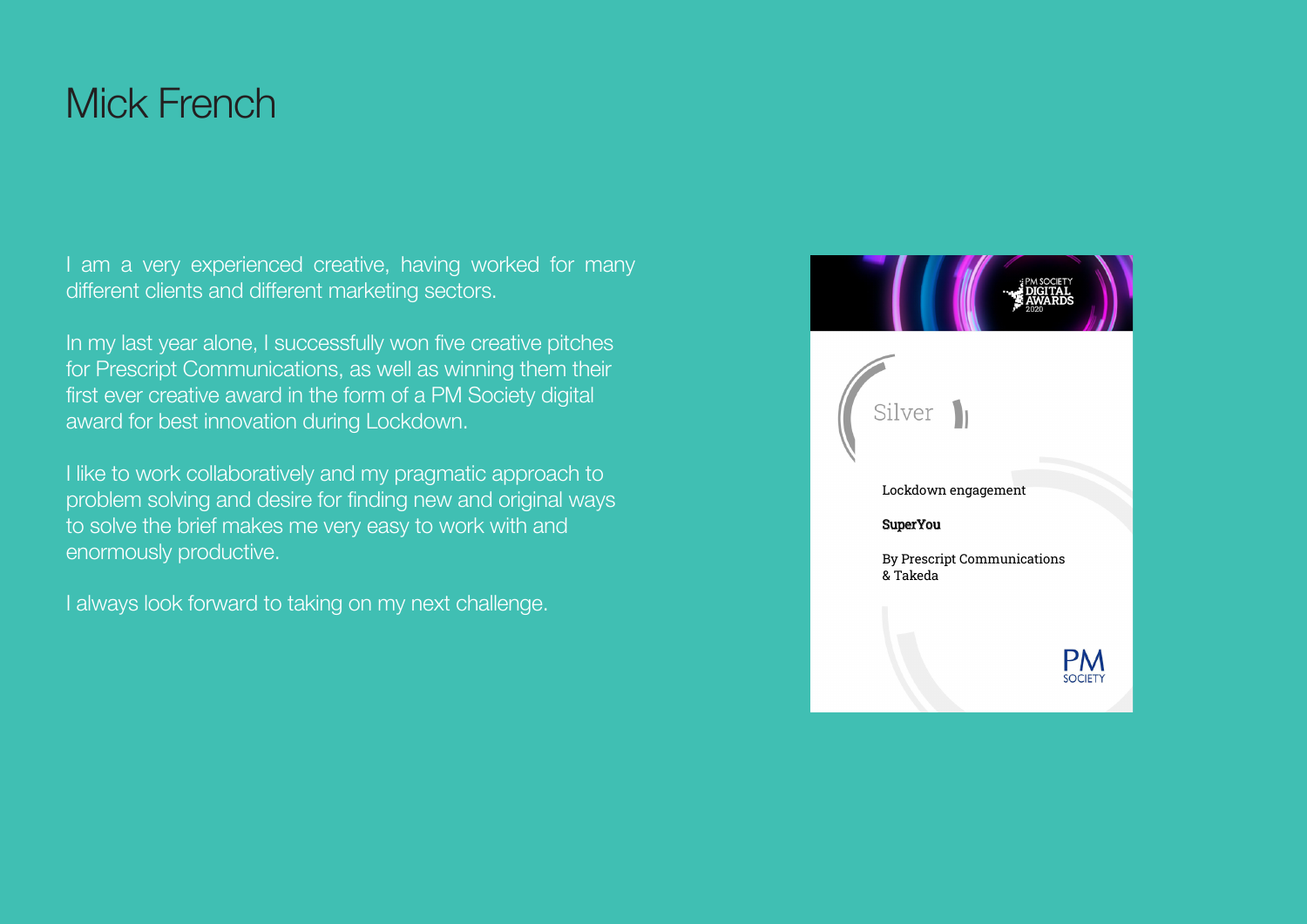# Mick French | **Personal Statement**

## **Hello**

I am a conceptual creative person, specialising in great ideas that work across all platforms.

My experience spans from working for Global advertising agencies, though startups, to mining companies, pharmaceutical agencies and beyond.

My skills include copywriting, content development, script writing, internal communications, OOH, TV commercials, website copy, TOV development, digital ideas and many more.

I work quickly, collaboratively, diligently and with a smile on my face.

# **Key Skills**

- Part of a successful team either as a solo Copywriter, or working with an Art Director
- Highly conceptual thinker with a proven awards pedigree
- Strong presentation skills and good at building client relationships
- Versatile copywriting skills able to adapt to any tone of voice on any platform
- Experience of being a Creative Director as well as a Copywriter
- Good people skills; enjoying mentoring teams and garnering enthusiasm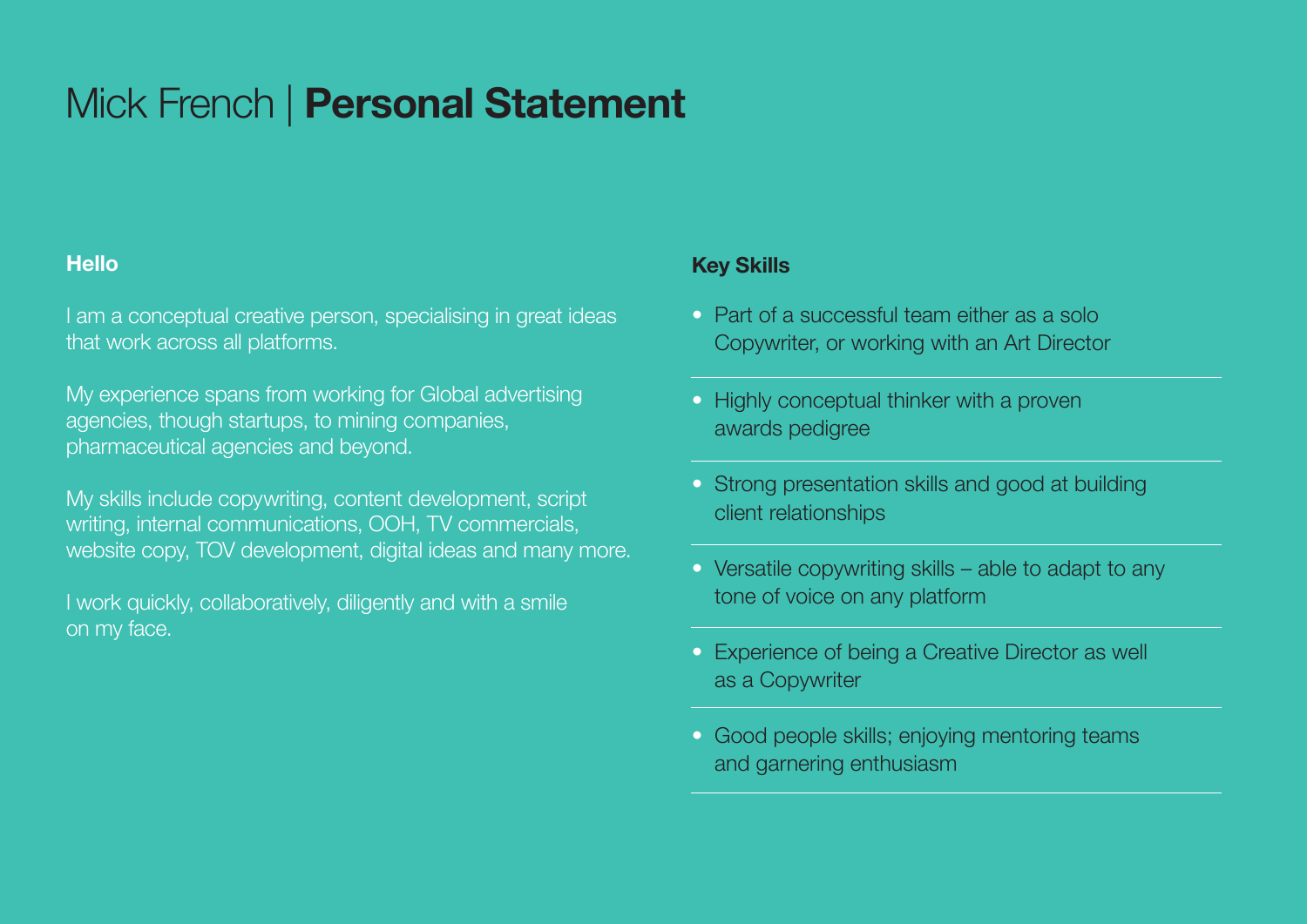# Mick French | **Employment History**

### **Prescript Communications**

**Letchworth 2019 – 2021**

#### **Achievements and Responsibilities**

- Worked as a creative team with art director, Steve Mew, on numerous high-profile, award winning projects across the Pharma industry
- Created the award-winning Super You concept for Takeda
- Winner of 5 major new business pitches
- Liaised with and advised clients on projects and suggest alternative methods to achieve their goals within budget
- Creation of exciting and innovative ideas for campaigns, internal communications and digital materials
- Repurpose all communication media to take on board Covid regulations and to reach people working from home.
- Regularly present creative concepts to clients and join client project scoping meetings
- Created content and assisted as a consultant on the roll-out of the Novartis brand re-vamp
- Responsible for rebranding and new tone of voice for the agency, rolling out a whole new campaign for Prescript.

# **First Quantum Minerals** Global **2017 – 2019**

#### **Achievements and Responsibilities**

- Creative lead across all internal communications spanning 11 countries and seven languages
- Created the 20,000 stories website a CSR initiative to tell the world what great things FQM do for the communities in which they operate
- Write, conceive and produce the monthly newsletter to all employees and co-ordinate its design, translation, information and delivery
- Visit mine sites across the world to gather information and research local needs for internal communication
- Write all communications in the style of the CEO and senior stakeholders and ensure their delivery to the right people
- Devise ways of communicating to 17,000 people who aren't on email or the internet
- Constantly create new communication initiatives to roll out across the company.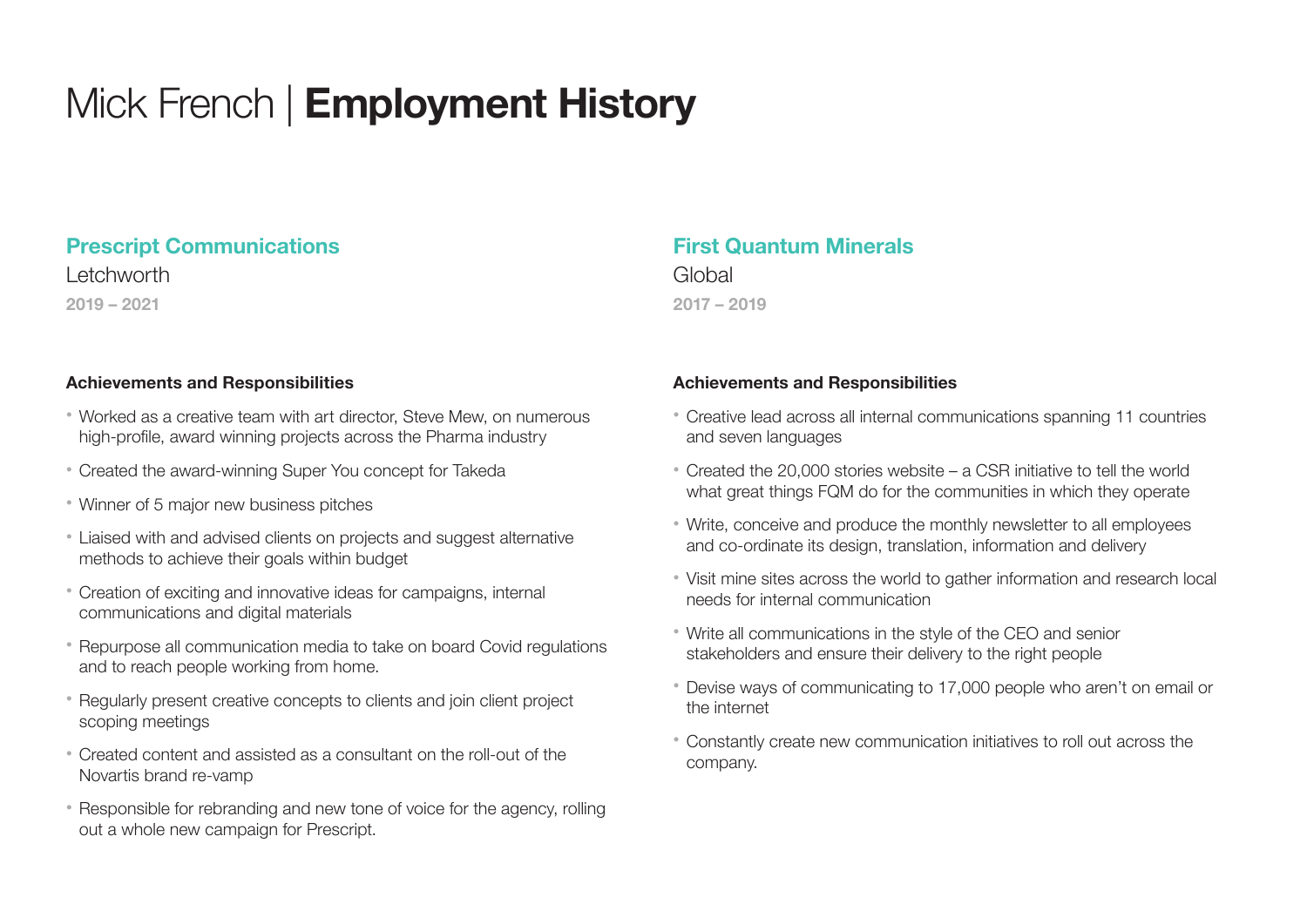# Mick French | **Employment History**

### **The Big Idea Shop**

Creative Director/Copywriter **2014 – 2017**

#### **Achievements and Responsibilities**

Projects included:

- Copywriter and lead creative development for 5X5 agency
- Creative development of the MG account for RAPP Dubai
- Creative concepts for winning pitch for Nokia through agency Kemosabe
- Website TOV and content copy for Satellite Creative
- Brand guidelines and TOV copy for Hudson Shoes.
- Fully integrated campaign for Ford Kuga at GTB
- Integrated Christmas campaign for Southern Comfort at Kemosabe
- Successful pitch for Radio X for HeyBigMan
- Successful and controversial pitch for GBK for the You Agency.
- Successful pitches for Cisco and Southern Comfort for Kemosabe.
- Ikea and NCASS website content development for HeyBigMan

## **Havas London**

Creative Director **2008 – 2014**

#### **Achievements and Responsibilities**

- Successfully ran and managed the RB account for the UK, plus Europe and North America
- Operated as a mini agency within Havas with my own TV, account management and planning departments.
- Made lots of money for RB with increased sales across all products and made some pretty good stuff in the process.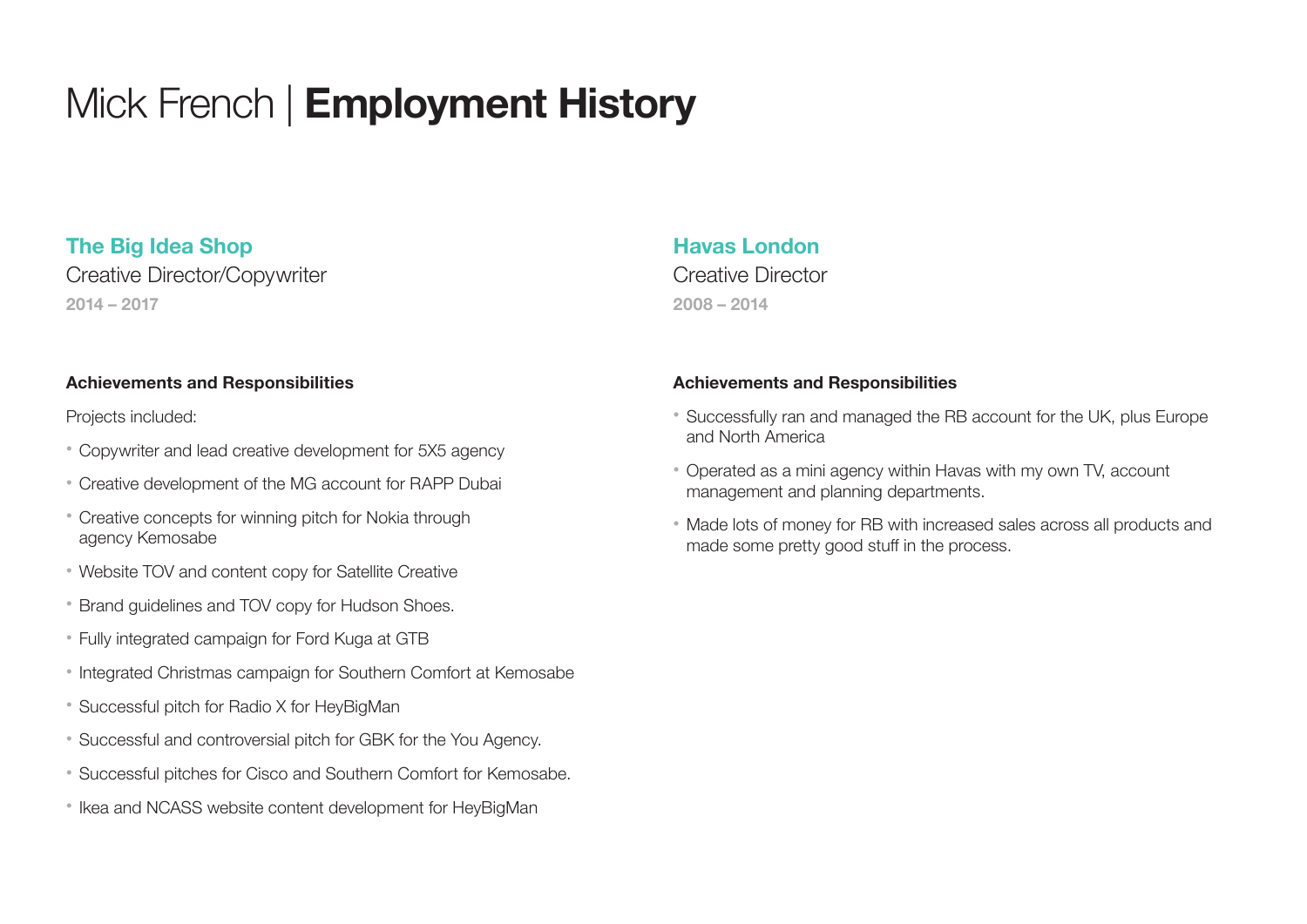# Mick French | **Employment History**

**Euro RSCG** London Global Creative Director **2007 – 2008**

- Responsible for creating worldwide advertising for RB
- Co-ordinating creative teams around the world to create campaigns.
- Became the King of Link research

# **Euro RSCG** Global

#### Senior Copywriter

**2005 – 2007**

- Worked on the global Jaguar account
- Created campaigns for RB Worldwide
- Won the Global pitch to bring all of the RB advertising into Euro RSCG

# **Freelance** London

#### Senior Copywriter

**2003 – 2005**

• AMVBBDO • Publicis • Euro RSCG

# **WCRS** London Creative Director and Board Director **2000 – 2003**

- Ran the National Lottery Account, increasing sales for the first time in history.
- Also ran the Radox, Brylcreem and Toshiba accounts.

# **Other Agencies** London

#### **Copywriter**

**1984 – 2000**

• Ogilvy • BBDO • BMPDDB • Y & R

## **Education**

**Manchester Metropolitan University** Manchester BA (Hons) Design for Communication Media **1981 – 1984**